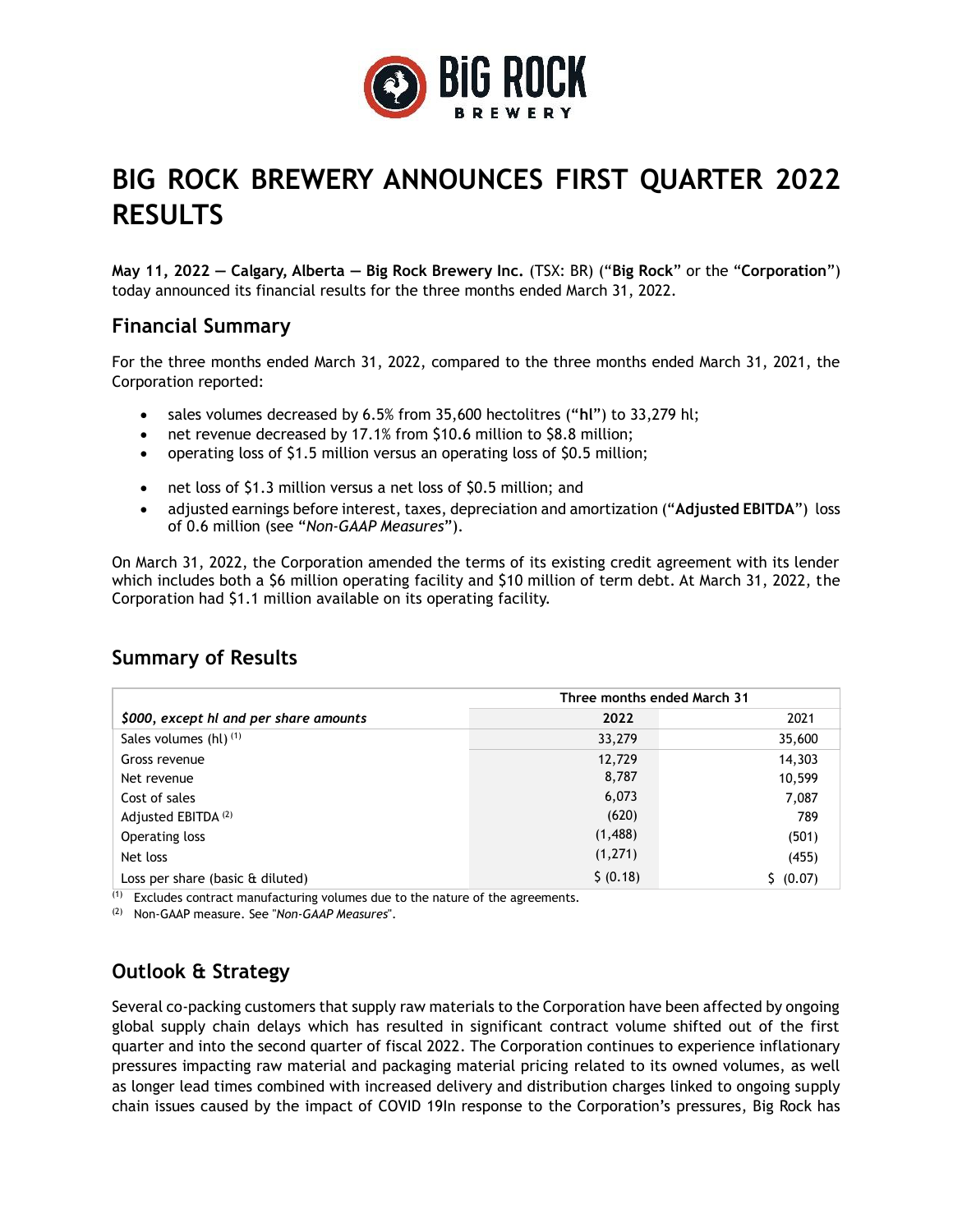strategically applied a combination of wholesale price increases in-line with competitors across all markets as well as engaged in group purchasing strategies to mitigate cost increases. The Corporation also has put in place certain fixed price contracts on raw materials and utilities to stabilize prices going forward. The Corporation expects to continue to realize overhead, and labor cost efficiencies as copacking volume increases and improved operating efficiency with the new capital equipment upgrades in the Calgary facility.

The Corporation's new can line, pasteurizer and other equipment enhancements that support expanded product packaging formats are operational and in use. The expanded production capacity, combined with new capabilities associated with pasteurization, positions the Corporation to execute its growth plans with respect to new co-packing agreements targeted to achieve 65% to 85% year-over-year growth in 2022.

Big Rock's long-term growth strategy is defined by the following three phases: 'Gear up', 'Fill up' and 'Drink up'. This strategy supports the Corporation's vision to become Canada's largest independent brewer.

## **Additional Information**

The interim condensed consolidated financial statements and Management's Discussion and Analysis for the three months ended March 31, 2022 dated May 11, 2022, can be viewed on Big Rock's website at [www.bigrockbeer.com](http://www.bigrockbeer.com/) and on SEDAR at [www.sedar.com](http://www.sedar.com/) under Big Rock Brewery Inc.

Big Rock is also pleased to announce that the Annual Meeting of Big Rock shareholders will be held on May 18, 2022, at 2:00 p.m. (Mountain Standard Time).

### **Non-GAAP Measures**

The Corporation uses certain financial measures referred to in this press release to quantify its results that are not prescribed by Generally Accepted Accounting Principles. This press release contains the term "Adjusted EBITDA". This financial measure does not have a standardized meaning under the Corporation's Generally Accepted Accounting Principles and therefore may not be comparable to similar measures presented by other issuers. Adjusted EBITDA is defined as net loss before interest, taxes, depreciation and amortization and share based payments. Management believes that this measure facilitates the understanding of the Corporation's results from operations. The nearest GAAP measure to Adjusted EBITDA is net income, or net loss as applicable, with the reconciliation between the two as follows:

|                               | Three months ended March 31 |       |
|-------------------------------|-----------------------------|-------|
| (5000)                        | 2022                        | 2021  |
| Net loss                      | (1271)                      | (455) |
| Addback:                      |                             |       |
| Interest                      | 158                         | 79    |
| Taxes                         | (372)                       | (100) |
| Depreciation and amortization | 819                         | 885   |
| Share based payments          | 46                          | 380   |
| Adjusted EBITDA               | (620)                       | 720   |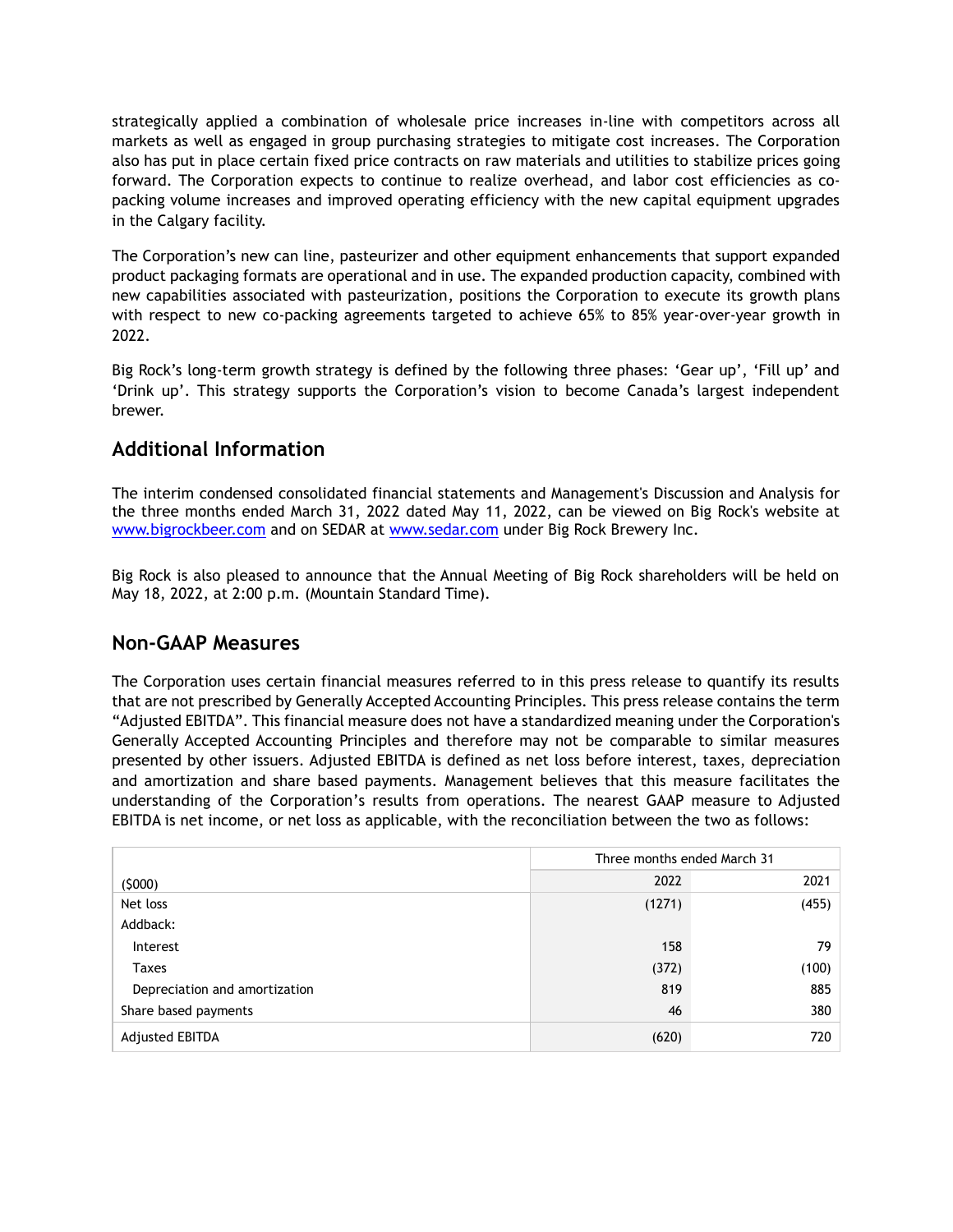## **Forward-Looking Information**

Certain statements contained in this news release constitute forward-looking statements. These statements relate to future events or Big Rock's future performance. All statements, other than statements of historical fact, may be forward-looking statements. Forward-looking information are not facts, but only predictions and generally can be identified by the use of statements that include words or phrases such as, "anticipate", "believe", "continue", "could", "estimate", "expect", "intend", "likely" "may", "project", "predict", "propose", "potential", "might", "plan", "seek", "should", "targeting", "will", and similar expressions. These statements involve known and unknown risks, uncertainties and other factors that may cause actual results or events to differ materially from those anticipated in such forwardlooking statements. Big Rock believes that the expectations reflected in those forward-looking statements are reasonable but no assurance can be given that these expectations will prove to be correct and such forward-looking statements included in this news release should not be unduly relied upon by readers, as actual results may vary materially from such forward-looking statements. These statements speak only as of the date of this news release and are expressly qualified, in their entirety, by this cautionary statement.

In particular, this news release contains forward-looking statements pertaining to the following:

- Big Rock's business plans, outlook and strategy;
- Big Rock's vision to become Canada's largest independent brewer;
- that Big Rock's group purchasing strategies will improve its purchasing power and mitigate cost increases;
- that Big Rock's fixed price contracts on raw materials and utilities will mitigate price volatility going forward;
- Big Rock's expectations that it will continue to realize overhead and labor cost efficiencies as volume throughput grows with anticipated growth in co-packing volume;
- Big Rock's expectations that its operating efficiency will improve as a result of the new capital equipment upgrades at its Calgary facility; and
- the anticipated benefits to be derived from Big Rock's expanded production capacity and new production capabilities associated with pasteurization.

With respect to the forward-looking statements listed above and FOFI (as defined below) contained in this news release, management has made assumptions regarding, among other things:

- that Big Rock's long-term growth strategy will support it in becoming Canada's largest independent brewer;
- that Big Rock's group purchasing strategies will improve its purchasing power;
- that Big Rock's new capital equipment upgrades at its Calgary facility will improve its operating efficiency;
- that Big Rock's expanded production capacity, combined with new production capabilities associated with pasteurization, will position Big Rock to execute its growth plans with respect to co-packing arrangements;
- volumes in the current fiscal year will remain constant or will increase;
- there will be no material change to the regulatory environment in which Big Rock operates;
- there will be no material supply issues with Big Rock's vendors; and
- that the duration and extent of the COVID-19 pandemic will not be long-term.

Some of the risks which could affect future results and could cause results to differ materially from those expressed in the forward-looking information and statements and FOFI contained herein include the risk factors set out in the Corporation's annual information form and also include, but are not limited to: